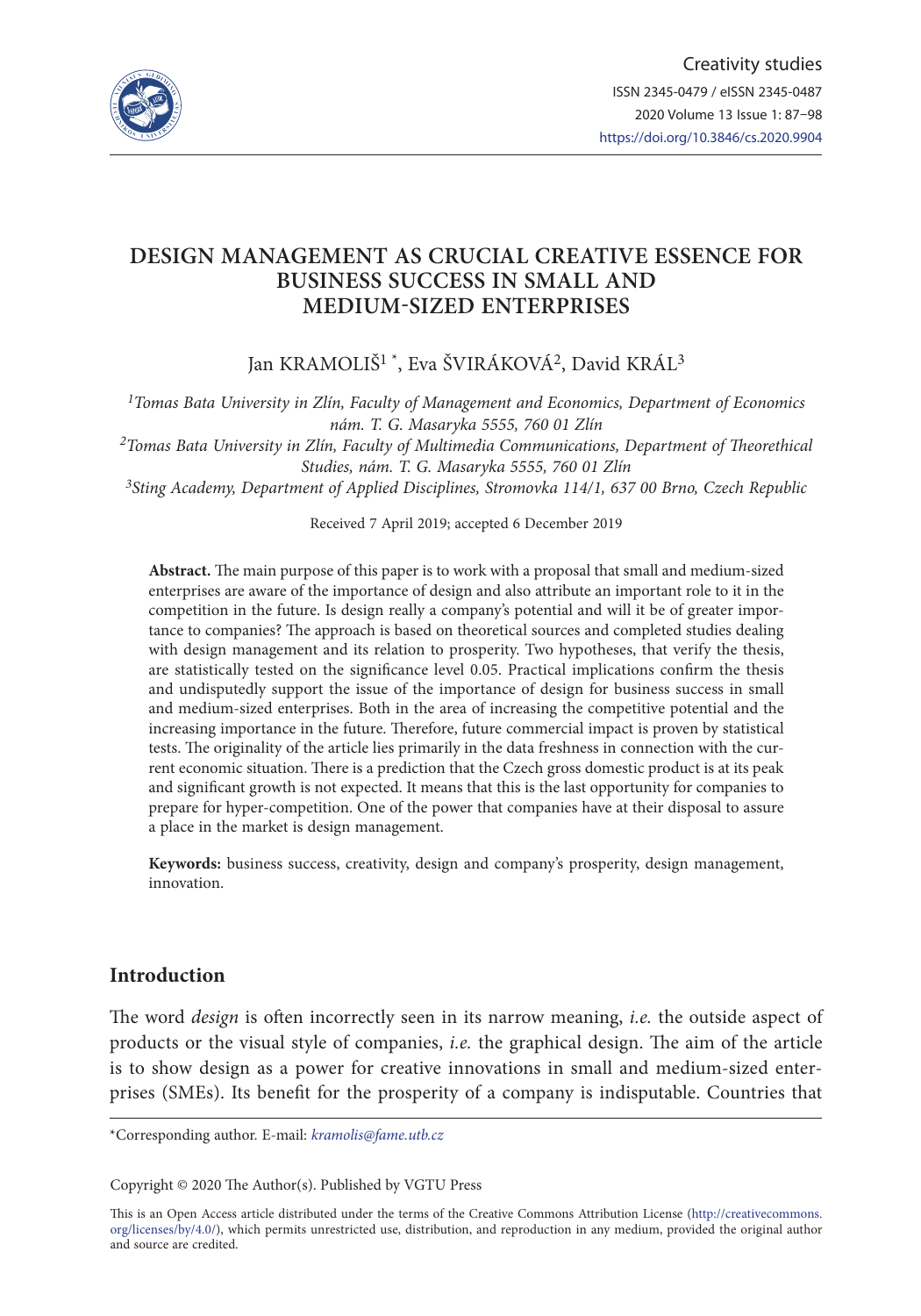systematically develop design rank among the most economically competitive countries in the world. Design leads to higher profit: investment in design results in an increased turnover, export and net operating profit of SMEs. Creativity is of great importance in design. It allows designers to focus on solving problems in relation to customers. A designer who puts the customer first uses their own creative approach which becomes evident in increased demand. Therefore, creativity gives company a competitive advantage by adding value and differentiating from the competition (Pink, 2006).

The design which is customer-oriented brings constant innovation, high-quality and meaningful development of the product portfolio of companies. Cooperation with design at the very assignment helps the company to bring a clear structure and better offer not only in the area of product innovation but also in the field of marketing tools, product and service distribution which are sought-after by the customer. Thus design is always a result of mental activity and the author's creative work. The creativity of the author of the design brings a solution tailored to the customer's needs.

The design is, therefore, a process whose objective is to connect the aesthetic and functional aspect of the designed product, service, marketing tool or internal processes in a company. Creativity is in this way connected to technical requirements and helps to bring suitable solutions. Creativity is a tool that connects aesthetical qualities to functionality based on technological and economic limits. Quality design is not art than, it is a business trigger that serves companies to prosper.

### **1. Theoretical background**

Creativity is a productive style of thinking that reflects in all person's activities. Teresa Amabile and Steven Kramer (2011) considers a problem solution creative as long as it is a new, correct and beneficial solution. The creative approaches are then called such mental processes that lead to solutions, ideas, conceptualizations and artistic forms, theories or products that are unique or new.

Globalization itself creates enormous pressure on innovations of products. Products must be improved, understand the risks and opportunities in the market as well as ensure their own sustainability (Kozubíková, Belás, Ključnikov, & Virglerová, 2015).

The following scales (Žáková et al., 2015) of the sophistication of the design represent four different levels of intensity (Level I: absence of design: design plays a minimal role in the product development process and a company does not involve professional designers; Level II: design as a styling – companies use design as a process of final touch. Professional designers or other professionals can do these tasks; Level III: design as a process – the design is integrated into the product development process from the very beginning; Level IV: design as an innovation – designers work together with owners or managers to achieve renovation of the whole company or some essential business goals). It uses from a purely aesthetic view (the last touch) to a sophisticated influence on the production process (maximizing product value and reliability).

Design management according to Kathryn Best (2006) includes three main phases:

- 1. Managing design strategy;
- 2. Managing design process;
- 3. Managing design implementation.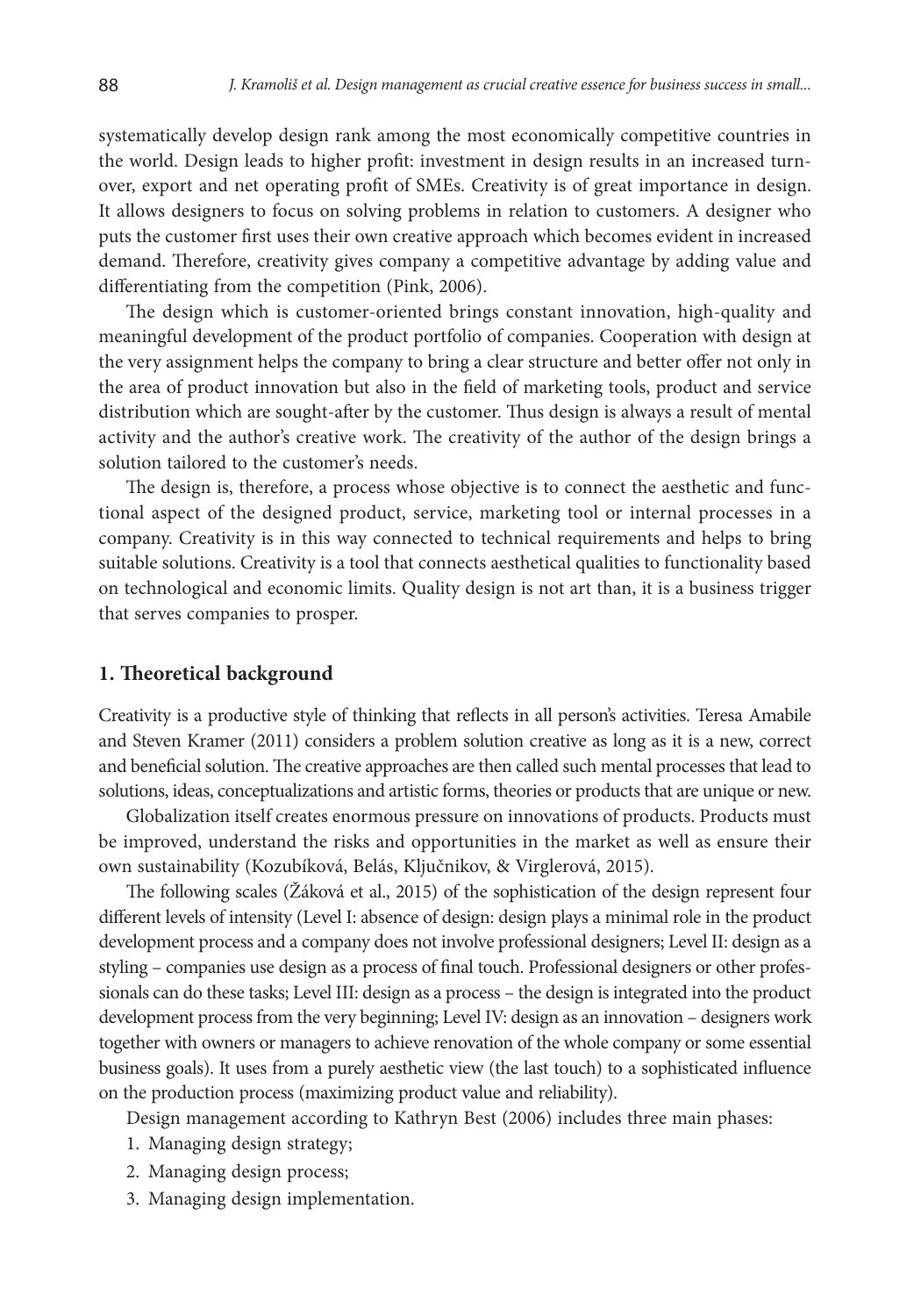In the context of innovations, it is able to specify interpretations of the term "design" (Stamm, 2008). Author especially highlights, that design is a tangible outcome and is a creative activity. Moreover, the author also mentions the fact that design is the process by which information is transformed into a tangible outcome.

Several authors (Kramoliš & Staňková, 2017; Life-Net Designing, 2013) deal with an influence of design management and its connection to the prosperity and innovation. It can be basically described as a total of successive elements: "imagination + creativity + empathy + innovation". The result is value creation.

The benefit of the design management is not just for business; it also brings improvement of people's lives. *The Design Economy: The Value of Design to the UK. Executive Summary* (Design Council, 2015) lists specific design-related figures and their impact on the United Kingdom economy that design as part of the creative industry in the economy.

*Life-Net Designing* (2013) also describes how achieve business prosperity using a designer, effective advice, maintaining consistency, determining a systematic approach, patience and time. *Life-Net Designing* also shows the relationship between emotion and the business prosperity: "When a customer chooses from similar products, indeed customer selects the one who attracts his attention by its appearance or by a new problem solution" (2013).

The effects of design can be measured and quantified in economic reports. Mariana Fonseca Braga (2016) confirmed the benefits generated by connection of business prosperity, competitive advantage, economic performance and design. Qualitative and quantitative dimensions and variables of the value of design (Fonseca Braga, 2016) according to the perspective of different groups (users, companies and society) and domains reported (economics, marketing, business, management, design) were also defined.

Best (2006) deals with the shift from the industrial economy over the knowledge economy to the creative economy: the author defines a model in which the position of companies in the economy changes. She explains the model in such a way that it is a subsequent reaction to a dramatic change in companies. Fast growing and stronger competition allowed the growth of technological progress and globalization. The value of new creative ideas and creative solutions grows considerably. Design helps create long-term values: the demand for a holistic approach in culture, environment, politics, society and corporate world increases. In the view of the nature of design as such, it is essential to focus it on people and solve their needs. If the design is of high quality, it can jointly form a holistic approach to address problems of the current world.

Creative industries are a sector with a great future with the most powerful economical source. The ability to propose new ideas and to find a better solution increases our productivity and a standard of living. The author also defines the creative industry in connection with design: creative industries are a sector and have a cultural dimension, even though their outputs are primarily functional, *e.g.* graphical design or interior design (Römerova, 2010).

Creativity is understood as a use of cultural tools as mediating products in the manufacturing process of companies and therefore as a source of innovation (Žáková et al., 2015).

In the next few years, there will be an increase in the number of companies that take design development as their goal to support key strategies with an emphasis on increasing competitiveness through innovation. Without quality product and services design, the potential for perfect business ideas will not be utilized. Design-driven creativity makes more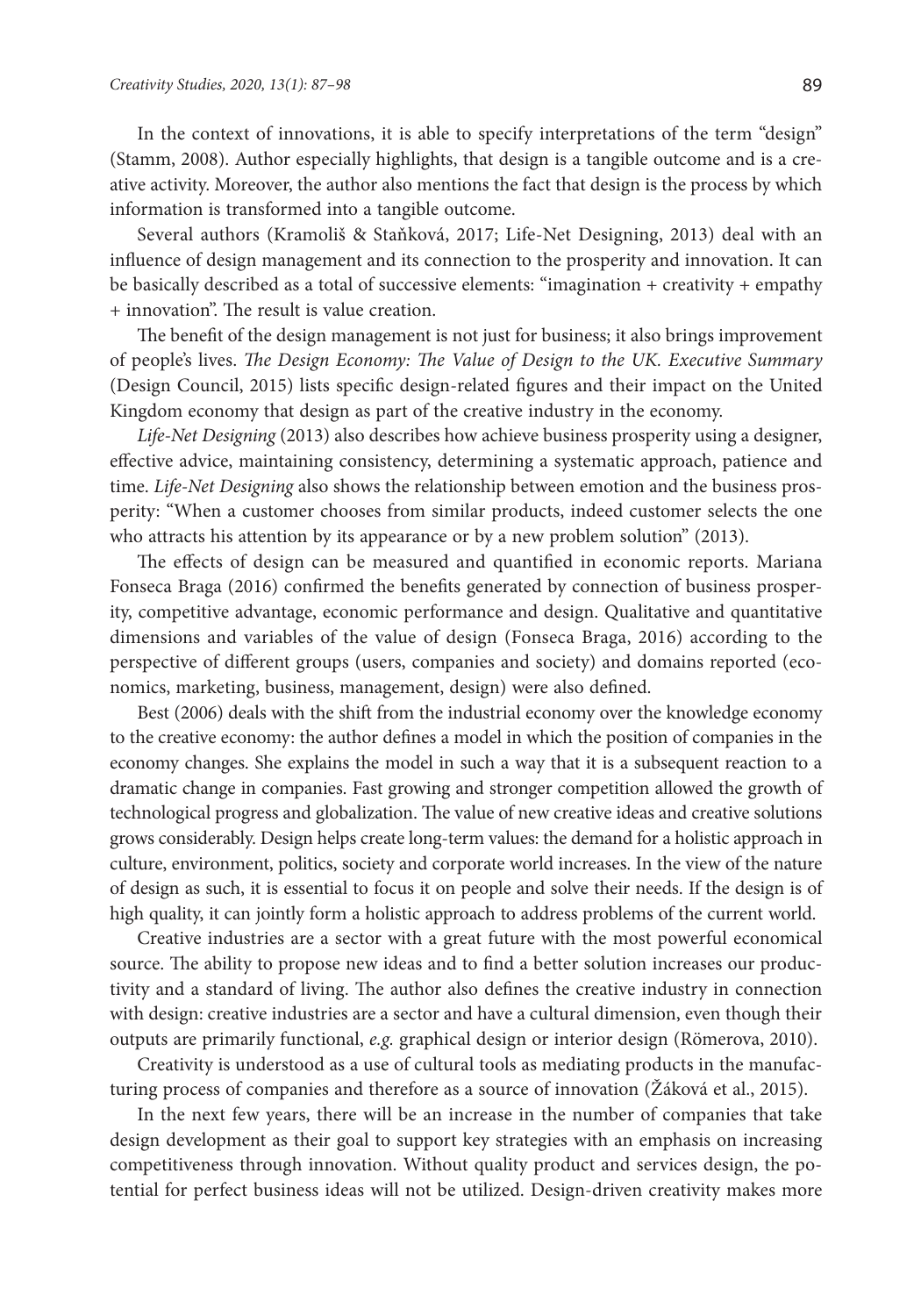innovative products, services and environment that cater better for the needs of people, provide more aesthetic delight and enhance the quality of life – the interest shifts from the product to the user (Sedmerová, 2015).

## **2. Problem formulation**

The aim of this paper is to clarify the attitude of companies to invest in design and find out how much this creative part is important as a component that leads to business prosperity. This issue is based on the Daniel H. Pink (2006) thesis. Author claims, that creativity gives a competitive advantage by adding value to product and differentiating business from the competition. Based on this theory, a certain link between design management and creativity is quite obvious.

Macroeconomic view can be seen in gross domestic product (GDP) growth in the Czech Republic that constantly increases (year  $2017 = +4.4\%$ ; year  $2018 = +2.8\%$ ; year 2019 forecast +2.5% (Ministry of Finance of the Czech Republic, 2019). It is understandable that also Czech companies in accordance with these macroeconomic results grow richer and they realize they have to innovate to be able to compete. The growth of the Czech economy encourages companies to invest in those areas that they regard as considerably influential on increasing competitiveness. Creativity as a partial component of design management is the essence of the innovation process. This attitude is the reason why companies are forced to innovate. And the secondary aim of the article is to confirm or refute this thesis.

## **3. Methods**

Data came from primary research conducted in 2018–2019 in the Czech Republic. The main tool for acquisition was a paper questionnaire that was then digitized via smart electronic questionnaire using *Google Form* technology. The resulting data file was afterwards cleared of all invalid and incomplete records, with the final data set used in the compilation containing 174 valid records. Data from the research were transferred in *Microsoft Excel* using pivot tables. The obtained values were converted into a simple binary structure, coded respectively as 1 or 0 (yes/no). Data adjustment was necessary to help determine completion rates and conversion rates. And finally, statistical tests of one variable and one-way classification were performed. It was used the *XLStatistics* and the *MedCalc* software.

### **4. Research sample characteristics**

The research sample were chosen after meeting these parameters:

- 1. Each firm is a producer and is able to modify the design or packaging of the products;
- 2. Each firm has the potential to employ design marketing communications materials;
- 3. Each firm offers services (banking, insurance) in which design can be used;
- 4. Each firm recognizes that it is in a competitive environment and searches ways toward prosperity by differentiating products by design.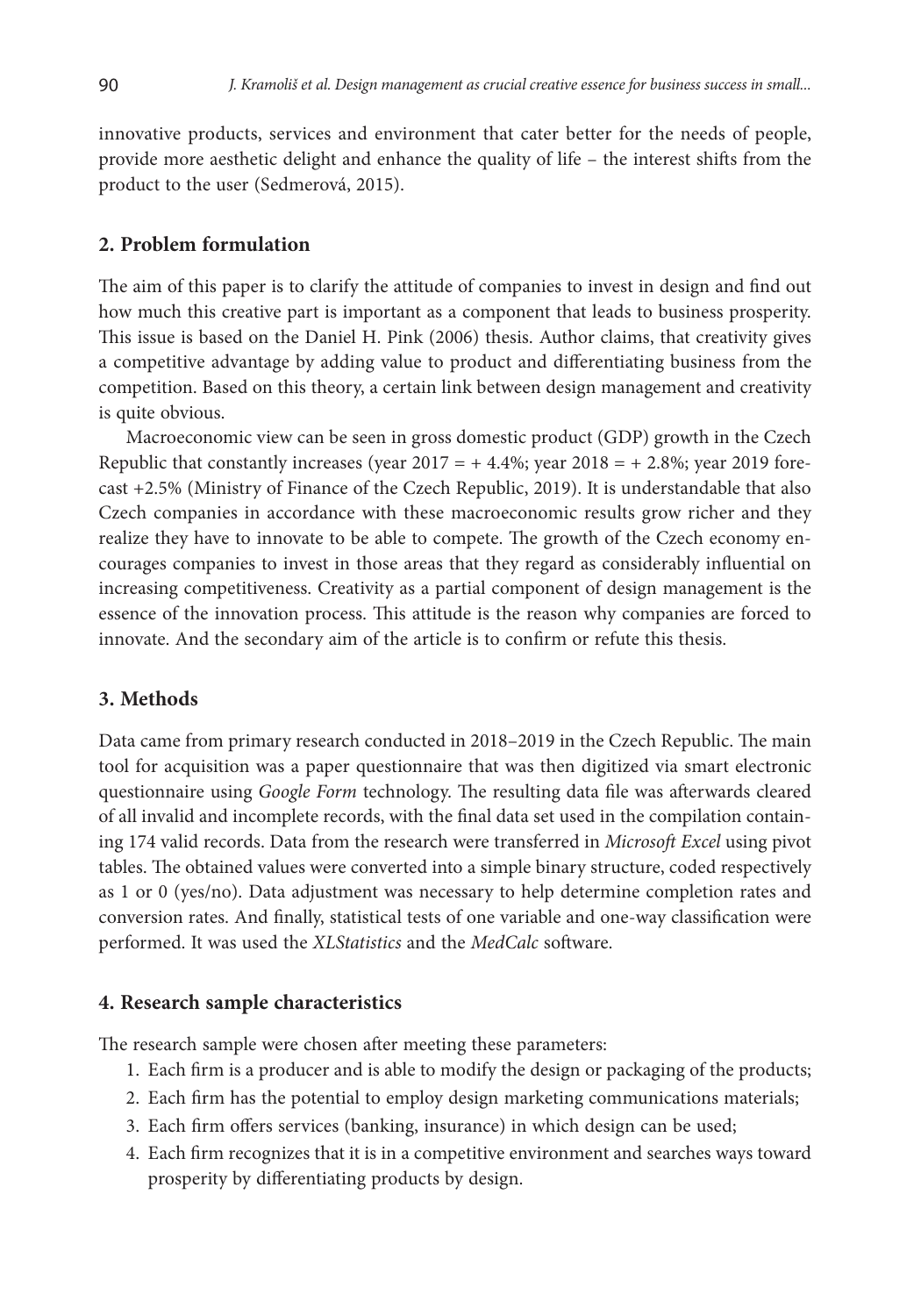| Characteristics indicator              | Sample proportion percentage                                                                                                        |
|----------------------------------------|-------------------------------------------------------------------------------------------------------------------------------------|
| Business size<br>(number of employees) | $1 - 10(5.7\%)$<br>$11 - 50(63.2\%)$<br>$51 - 250(31.1\%)$                                                                          |
| Major business orientation             | B <sub>2</sub> B 87 (43.7%)<br>B <sub>2</sub> C 93 (46.7%)<br>B <sub>2</sub> G <sub>19</sub> (9.6%)                                 |
| Business target                        | Only foreign market<br>$(0.6\%)$<br>Mainly foreign market (12.1%)<br>Mainly domestic market (36.2%)<br>Only domestic market (51.1%) |
| TOTAL $n = 174$                        |                                                                                                                                     |

Table 1. Research file characteristics (source: created by authors)

Table 1 shows the sample of companies that participated in the research. This sample is defined by four variables. First of them is the size of company that is defined by the number of employees in three areas SME (1–10 employees is a micro-sized company and it represents 5.7% of the examined sample, 11–50 employees are a small company and it represents 63.2% and 51–250 employees are a medium-sized company and it represents 31.1% of the examined sample). The second variable defines where the main part of the company's production goes. Less than half of the sample concentrates on B2C. 43.7% of companies concentrate on B2B and only 9.6% concentrates on B2G. The third variable, that defines the sample, was the business target of the company in terms of the domestic/foreign market. Roughly half of the companies stated that they focus only on the domestic market. The other half exports production abroad.

### **5. Statistical tests**

To test the hypothesis that for one classification table all classification levels have the same frequency, only one discrete variable must be identified in the dialogue box, with the null hypothesis being that all classification levels have the same frequency. The chi-squared statistic is the sum of the squares of the differences between the observed and expected frequency divided by the expected frequency for every cell (Campbell, 2007):

$$
x^{2} = \sum \frac{(observed count - expected count)^{2}}{expected count}.
$$
 (1)

A single classification factor for testing the hypothesis that for one single classification table, all classification levels have the same frequency, at which point only one discrete variable is identified in the dialogue form. In this case, the null hypothesis is that all classification levels have the same frequency. If the calculated p-value is low  $(P < 0.05)$ , then the null hypothesis is rejected. In a single classification table, the mode of the observations is the most common observation or category (the observation with the highest frequency). A unimodal distribution has one mode; a bimodal distribution, two modes. Computational notes of the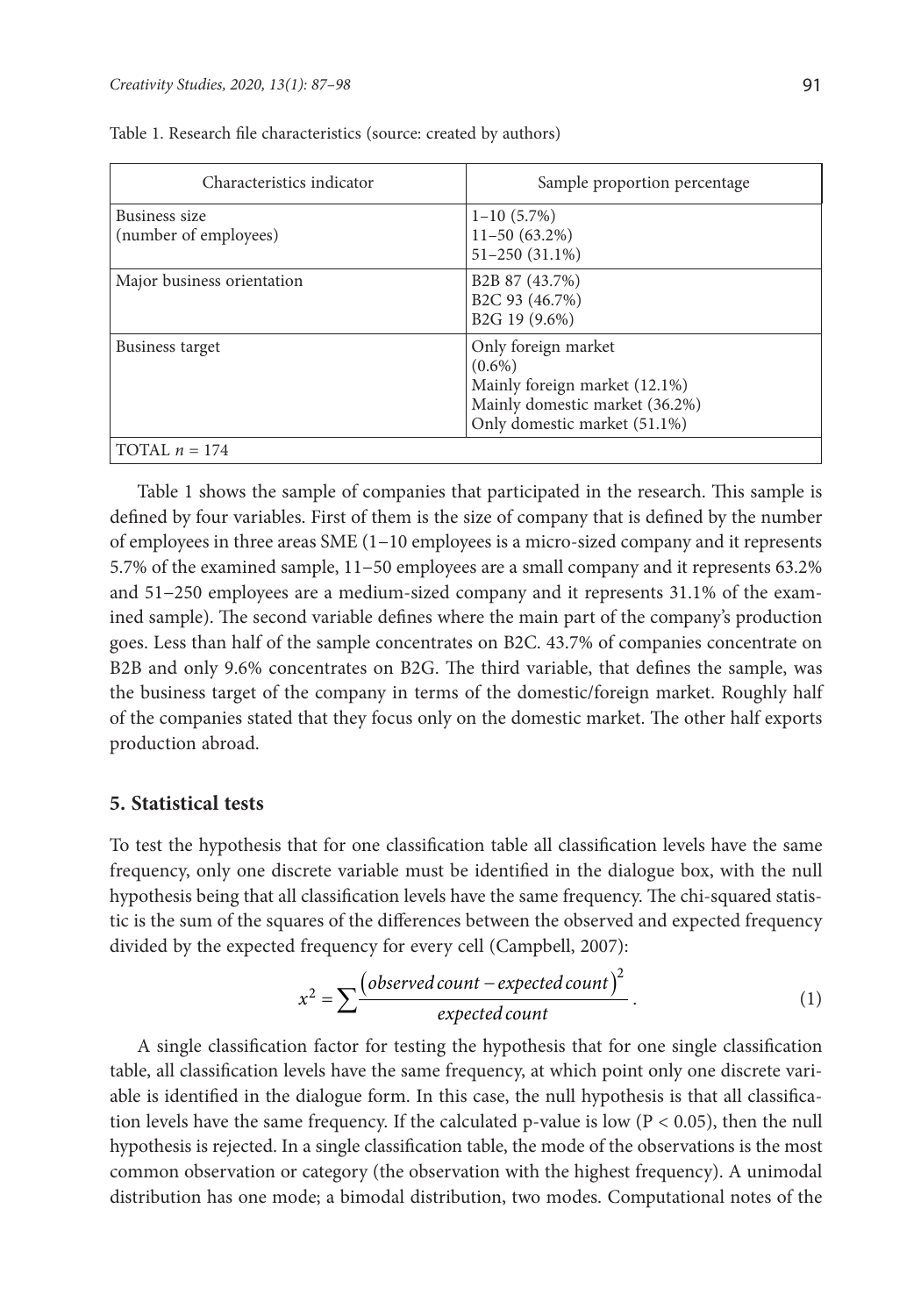p-value defined the significance level, with the p-value calculated using a general Z-test (Altman, 1990; Fleiss, Levin, & Cho Paik, 2003):

$$
z = \frac{p - p_{exp}}{se(p)},
$$
 (2)

where  $p$  is the observed proportion;  $p_{exp}$  is the null hypothesis (or expected) proportion; and  $se(p)$  is the standard error of the expected proportion:

$$
se(p) = \sqrt{\frac{p_{exp}\left(1 - p_{exp}\right)}{n}}\,. \tag{3}
$$

As a "majority" the threshold value was set at the percentage 61.79%. This value was set according φ (*sectio aurea*) often mentioned as "golden mean" (Bejan, 2009; Lidwell, Holden, & Butler, 2010):

$$
\varphi = \frac{1 + \sqrt{5}}{2} \,. \tag{4}
$$

Other statistical indicators used to compile an overall outlook included the arithmetic mean, median value, variance  $(s^2)$  and standard deviation (SD).

### **6. Hypotheses**

With regard to the objectives of Article, two simple hypotheses (with null and alternative version) were defined. The hypotheses were tested in a standard way on the significance level p-value 0.05. The term *majority* is quantified as *sectio aurea* (φ) (Bejan, 2009; Lidwell et al., 2010):

- H1<sub>0</sub>: The majority of companies  $(\varphi)$  is not confident that design (as a creative component of their business and maintaining profit potential) will play a more important part in the future;
- H<sub>1a</sub>: The majority of companies  $(φ)$  is confident that design (as a creative component of their business and maintaining profit potential) will play a more important part in the future;
- H2<sub>0</sub>: The majority of companies ( $\varphi$ ) is not confident that design as a creative component will increase competitiveness in the future;
- $H2<sub>a</sub>$ : The majority of companies ( $\varphi$ ) is confident that design as a creative component will increase competitiveness in the future.

### **7. Results**

### **7.1. Design as a creative component of business and maintaining profit potential will play a more important part in the future summary**

The second examined issue deals with the belief of companies that design (as a creative component of their business and maintaining profit potential) will play a more important part in the future. The alternative hypothesis (H1) below is based on the proposition that the *sectio aurea* of the addressed companies believes that design as a creative component of their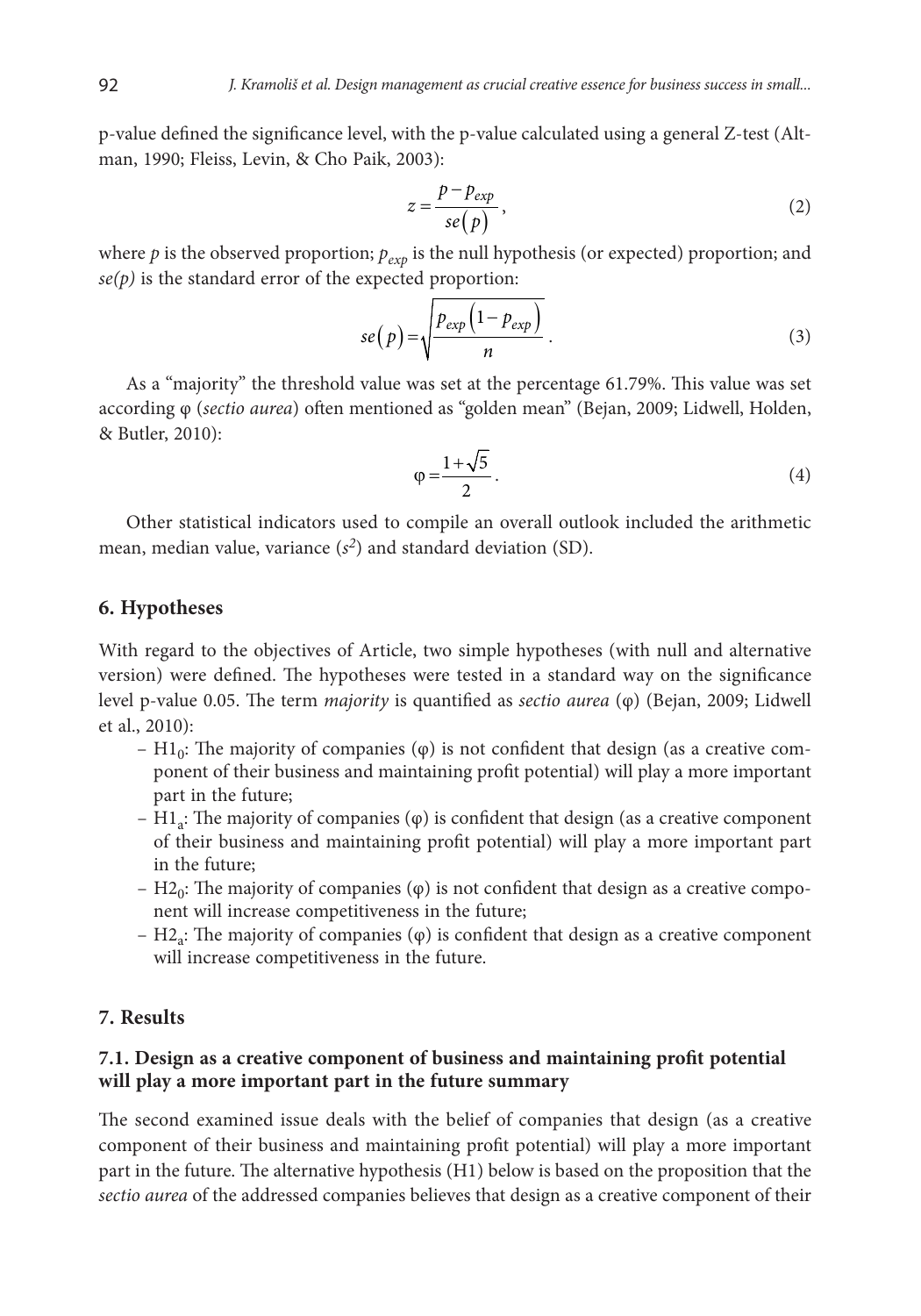business and maintaining profit potential will play a more important part in the future. The calculated proportions for each answer were: Yes  $= 0.78$ ; No  $= 0.22$ . The *p-value*  $= 0.992$  was calculated along with confidence intervals  $0.95$ :  $ME = 0.111$ ; Lower = 0.667; Upper = 0.889. The test for one proportion was calculated: Z-statistics: 5.029; significance level  $P < 0.0001$ ; 95% CI of observed proportion  $= 12.27$  to 39.77.

Performed tests confirms:  $H1_0$  is rejected and  $H1_A$  is confirmed. As a result, it can be claimed that: "The *sectio aurea* of companies is confident that design (as a creative component of their business and maintaining profit potential) will play a more important part in the future".

Table 2. Pivot table: alternative hypothesis (H1) from the perspective of business size (source: created by authors)

| Business size<br>(number of employees) | Observed proportion<br>(yes) |
|----------------------------------------|------------------------------|
| $1 - 10$                               | 1.00                         |
| $11 - 50$                              | 0.74                         |
| $51 - 250$                             | 0.82                         |

The second column in Table 2 (simple proportion) indicates that majority of firms are micro-sized (1.0 proportion of sample), then small sized (0.742 proportion of sample) and medium business (0.823 proportion of sample).

H1 regarding the characteristic of data's position and variability brings another insight of issue. From the researched data file where calculated the possible statistical indexes: characteristics of the data's position (median value and arithmetic mean) and characteristics of the data's variability (standard deviation and variance). Another simple statistical indexes were calculated: arithmetic mean = 0.78, variance  $(s^2)$  = 0.17 and standard deviation (SD) = 0.42, median value = 1. The statistical indexes clearly suggest that firms certainly feel that design (as a creative component of their business and maintaining profit potential) will play a more important part in the future.

# **8. The majority of companies is confident that design as a creative component will increase competitiveness in the future**

This issue examined deals with the hypothesis that design as a creative component will increase competitiveness in the future. The hypothesis (H2) is also based on the proposition that the majority of the research file is based on the *sectio aurea*. The proportions for each answer were: Yes =  $0.92$ ; No =  $0.08$ . The p-value = 1 was calculated along with confidence intervals for  $p$ -value on level = 0.95: ME = 0.040; Lower = 0.879; Upper = 0.960. The test for one proportion was calculated as follows: Z-statistics: 7.862; significance level P < 0.0001; 95% confidence intervals of observed proportion = 86.66 to 95.70.

Therefore, based on above-performed tests,  $H2_0$  is rejected and  $H2_A$  is confirmed. As a result, it can be stated that: The majority of companies is confident that design as a creative component will increase competitiveness in the future.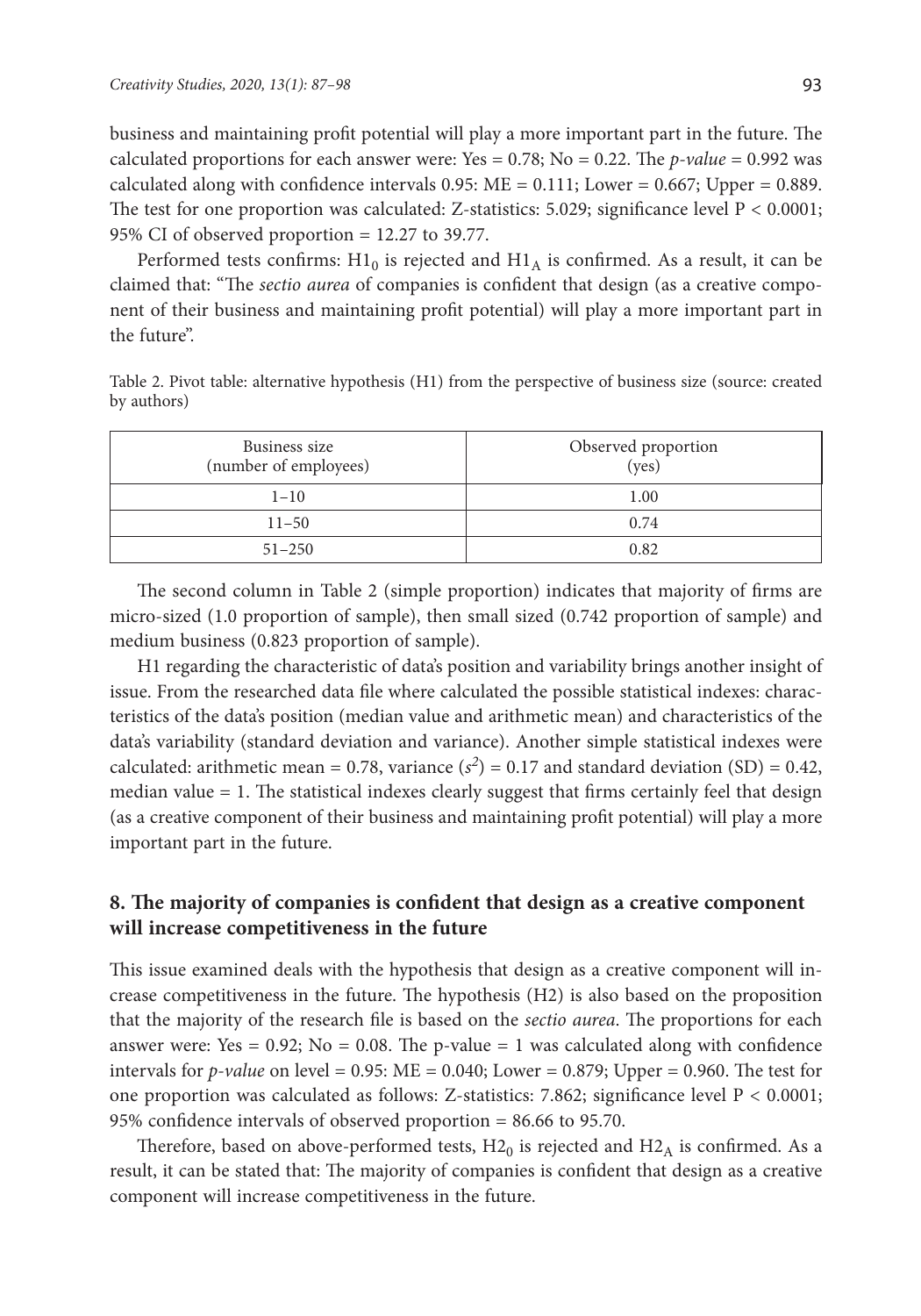| Business size<br>(number of employees) | Observed proportion<br>(yes) |
|----------------------------------------|------------------------------|
| $(1-10)$                               | 1.00                         |
| $(11-50)$                              | 0.90                         |
| $(51 - 200)$                           | 0.94                         |

Table 3. Pivot table: the hypothesis (H2) according to business size (source: created by authors)

The second column in pivot Table 3 (simple proportion) indicates that majority of firms are micro-sized (1.0 proportion of sample), then medium sized (0.94 proportion of sample) and small sized (0.90 proportion of sample).

From the data file, the following statistical indexes (characteristic of data's position and variability) were calculated: characteristics of the data's position (median and mean) and characteristics of the data's variability (variance and standard deviation). Another simple statistical indexes: arithmetic mean =  $0.92$ , variance  $(s^2) = 0.07$  and standard deviation (SD) = 0.27, median value = 1. The results suggest that the *sectio aurea* of companies strongly feel that design as a creative component will increase competitiveness in the future.

### **9. Discussion**

The design is a tangible outcome and is a creative activity. The author also emphasises the fact that design is the process by which information is transformed into a tangible outcome (Stamm, 2008). The companies truly realize this fact and the research outcome is a statement that majority of companies are confident that design (as a creative component of business and maintaining profit potential) will play a more important part in the future. The companies are rather uninterested in the short-term aspect because they are aware of the fact that the impact of this discipline is long-term (Kramoliš, 2015; Kramoliš & Kotásková, 2018) within a period of three to five years.

In the time of economic growth (Ministry of Finance of the Czech Republic, 2019), companies are facing rising competition and realize that one of the weapons how to keep a good place on the market is quality design that comes from creative base, together with carefulness, responsibility and design thinking (Design Council, 2015). Specifically, in the current research examined in the Czech Republic is this belief shared mostly by micro-sized businesses up to 10 employees and also medium-sized companies with 51–200 employees.

The existence of a connection between creativity and competitiveness was already published by Eva Römerová (2010). Her thesis is that creative industries are a sector that has a great future. People's creativity is the most powerful economic source if its output has a functional and utility value. Also Pink (2006) states that creativity gives people a competitive advantage by adding value to your service or product and differentiating your business from the competition. Zuzana Sedmerová (2015) also mentions that in the coming years the number of companies that take the design development as their goal to support key strategies with an emphasis on increasing competitiveness through innovations will grow. The results of the examined research that were put to a statistical test clearly support this thesis also in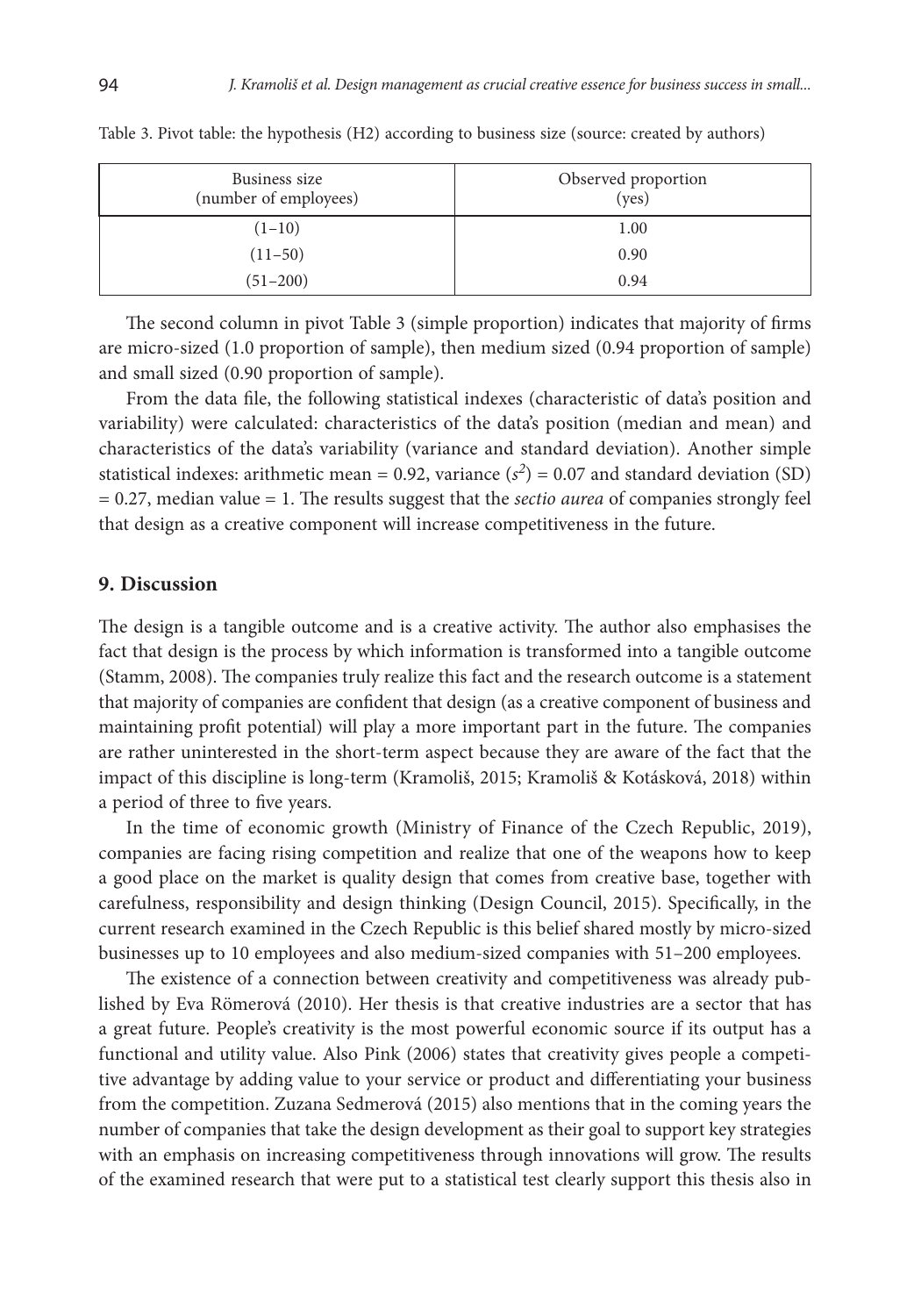the Czech Republic. After all, Sedmerová (2015) also claims that without quality design it will not be possible to make use of the potential of perfect business ideas. Companies are aware of this fact too and are convinced that design will increase the competitiveness of their company. The strongest support of this fact can be seen in micro-sized businesses up to ten employees and in medium-sized businesses with 51–200 employees.

### **10. Limitations**

This researched area has possible problems that may indicate certain inaccuracies in findings, as follows: 1) limited sample that does not have to precisely represent the majority of companies operating in the Czech Republic with regard to chosen parameters of addressed companies; 2) GDP is an aggregate macroeconomic indicator, not all companies in examined set experience these changes in GDP in their profit (*i.e.* some areas grow faster, some slower and other are on the decline); 3) it is necessary to realize the dependence of automotive and engineering industry as a main export commodity of the Czech Republic oriented to Germany and Slovakia; 4) possible data distortion due to the lack of time that managers had to complete the questionnaire (this was solved to a certain extent by a control mechanism).

# **Conclusions**

The first issue from the research based on statistical testing confirmed that companies in the Czech Republic are nowadays convinced that design (as a creative component of business and maintaining profit potential) will gain greater importance. The reason why companies realize this issue so strongly is an interplay of more factors. In theoretical microeconomics, the fundamental goal of any firm is to make a profit. However, to make a profit in today's hypercompetitive time is quite challenging. Companies seek various ways to secure the desired profit, from innovations, marketing to costs saving and other solutions.

The second issue that complicates the whole situation is the time factor. Every company would like to achieve a profit as soon as possible (Kramoliš & Staňková, 2017). The companies with many years of experience in the market (unlike start-ups) are well aware of the fact that quality design costs high investment and it is not possible to expect return investment already in the first year. In other words, these expectations would be naive and unreal. There are particular products and lines of business though, where the payback period is significantly shorter (for instance information technology business and digital business).

It is still valid that design and its connection with the growth of a number of sold products, higher demand and a possibility to offer products for a higher price are applicable. And not only in terms of authors' publication *Life-Net Designing* (2013), or Margaret Bruce and John Bessant (2002, pp. 3–17). What is more, these authors also mention other positive effects of design from the point of view of a company: increase profit by increasing sales or by decreasing manufacturing costs, increase market share or gain a competitive advantage, or even provide a strategy for growth.

The second area this article deals with is the thesis validation that companies in the Czech Republic are convinced that design in the future will increase their competitiveness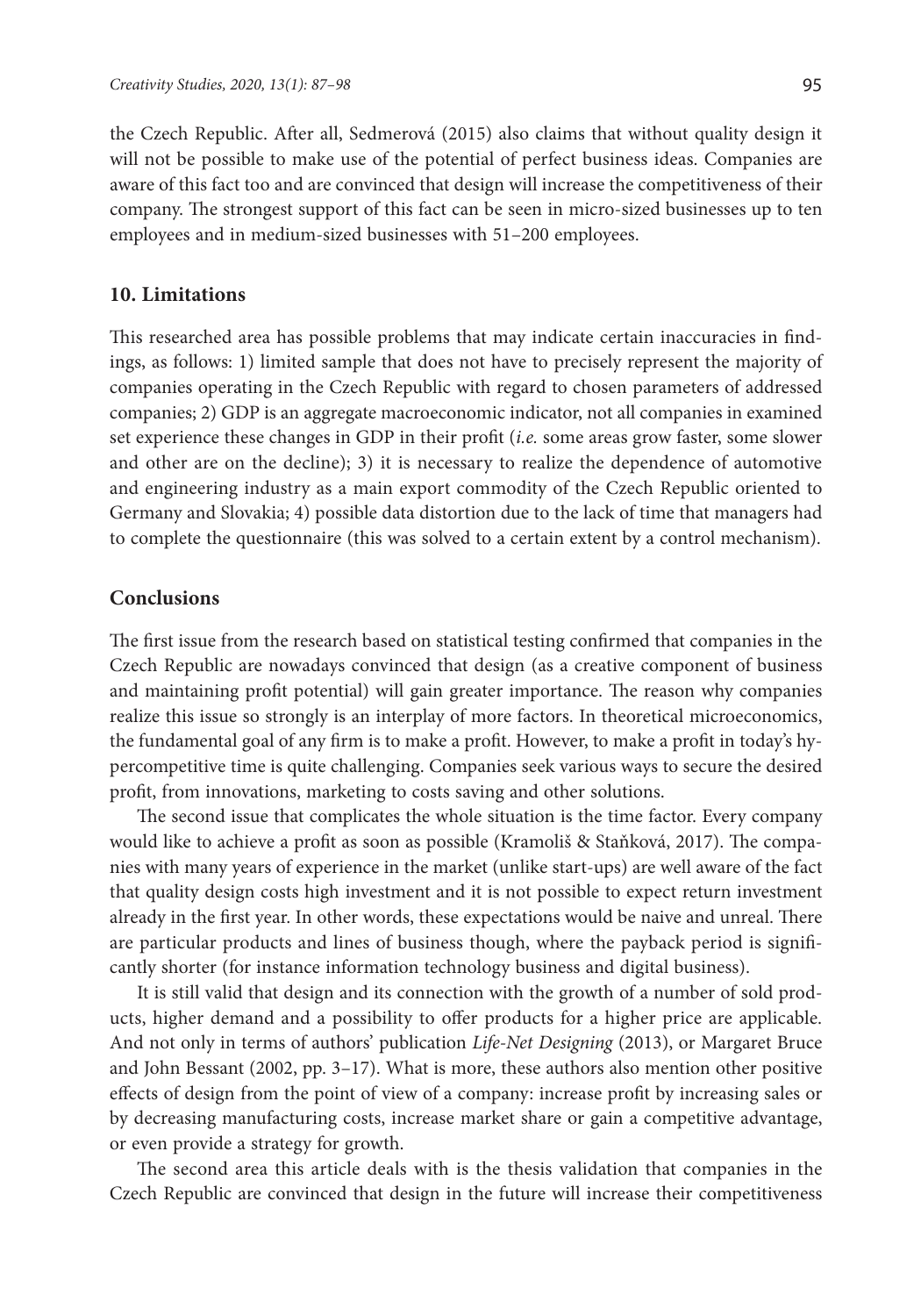that closely corresponds with the above mentioned facts. It is the very interconnectedness of competitiveness that is a crucial essence of future success for a company. There is a great opportunity for companies to consider investing in design in the time of economic growth. It is necessary for companies to innovate their products during a time when they have funds at their disposal. It is the macroeconomic theory of economic growth that points out the fact that after every expansion must sooner or later come recession. Every successful and experienced company knows that to invest during a recession is extremely demanding and stressful in terms of a company's financial health, the debts depth and being exposed to the risk of failure. Creativity transformed into design represents a certain substance for innovative companies in the Czech Republic that is a prerequisite for success. Needless to say, this applies to companies that realize the power of innovation and want to ensure the competitiveness in the market in the future. This substance is one of the components of the "devil touch" package tools (Kramoliš, 2013) of the modern marketing mix that can be characterized by compliance with the 1P marketing concept. This theory is built on high utility value of the product for a user (even though the user does not need to know this value until the product is used), even in the case of higher price. The utility value of the product may be significantly increased by design management.

### **Funding**

This work was supported by the Technology Agency of the Czech Republic under Grant number TL02000255.

### **References**

Altman, D. G. (1990). *Practical statistics for medical research*. Boca Raton: Chapman & Hall/CRC.

- Amabile, T., & Kramer, S. (2011). *The progress principle: using small wins to ignite joy, engagement, and creativity at work*. Boston, MA: Harvard Business Review Press.
- Bejan, A. (2009). The golden ratio predicted: vision, cognition and locomotion as a single design in nature. *International Journal of Design and Nature and Ecodynamics, 4*(2), 97–104. <https://doi.org/10.2495/DNE-V4-N2-97-104>
- Best, K. (2006). *Design management: managing design strategy, process and implementation*. Lausanne: AVA Publishing SA.
- Bruce, M., & Bessant, J. (2002). *Design in business: strategic innovation through design*. Harlow: Pearson Education Limited.
- Campbell, I. (2007). Chi-Squared and Fisher-Irwin Tests of two-by-two tables with small sample recommendations. *Statistics in Medicine, 26*(19), 3661–3675. <https://doi.org/10.1002/sim.2832>
- Design Council. (2015). *The design economy: the value of design to the UK. Executive summary*. Retrieved from https://www.designcouncil.org.uk/sites/default/files/asset/document/The%20Design%20Economy%20executive%20summary.pdf
- Fleiss, J. L., Levin, B., & Cho Paik, M. (2003). *Statistical methods for rates and proportions*. Series: Wiley Series in Probability and Statistics. D. J. Balding, N. A. C. Cressie, N. I. Fisher, I. M. Johnstone, J. B. Kadane, L. M. Ryan, D. W. Scott, A. F. M. Smith, J. L. Teugels, V. Barnett, J. S. Hunter, D. G. Kendall (Eds.). New York, NY: John Wiley & Sons, Inc. <https://doi.org/10.1002/0471445428>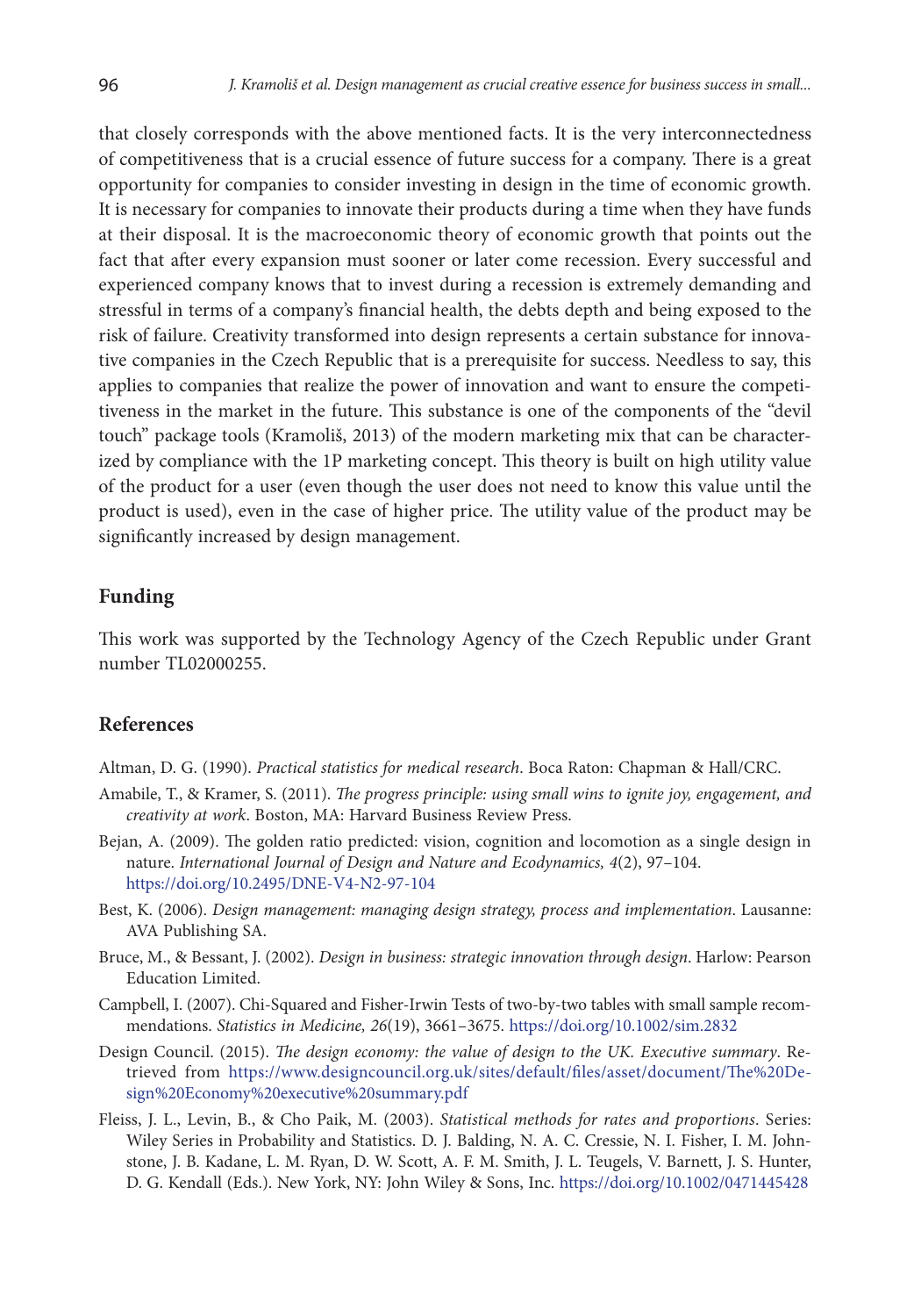- Fonseca Braga, M. (2016, 27–30 June). The value of design: an issue of vision, creativity and interpretation. *Proceedings of the 50th Anniversary Conference "Design + Research + Society. Future-Future Thinking" (DRS 2016)*. Brighton, United Kingdom, 1–17. <https://doi.org/10.21606/drs.2016.12>
- Life-Net Designing. (2013). *Neviditelná strana designu: praktický průvodce pro studenty grafického designu*. Retrieved from http://www.lifenetdesigning.info/data/uploads/publikace/neviditelna\_strana\_designu.pdf
- Kozubíková, L., Belás, J., Ključnikov, A., & Virglerová, Z. (2015). Differences in approach to selected constructs of entrepreneurial orientation in sme segment regarding the selected socio-demographic factors. *Transformations in Business and Economics, 14*(3C), 333–355.
- Kramoliš, J. (2015). Design as a condition for prosperity in Czech Businesses a comparative study. *Journal of Competitiveness, 7*(4), 33–47. <https://doi.org/10.7441/joc.2015.04.03>
- Kramoliš, J. (2013). *The "Devil Touch" element definition, identification and usage options in present day marketing and management*. Tomas Bata University in Zlín, Zlín, Czech Republic [unpublished manuscript].
- Kramoliš, J., & Kotásková, A. (2018). The gap of importance of design in business between 2014 and 2016. *Marketing and Trade, 21*(2), 133–146. <https://doi.org/10.15240/tul/001/2018-2-009>
- Kramoliš, J., & Staňková, P. (2017). Design and its impact on the financial results of enterprises (based on managers' opinions). *Journal of Competitiveness, 9*(2), 62–77. <https://doi.org/10.7441/joc.2017.02.05>
- Lidwell, W., Holden, K., & Butler, J. (2010). *Universal principles of design: 125 ways to enhance usability, influence perception, increase appeal, make better design decisions, and teach through design*. Beverly, MA: Rockport Publishers, Inc.
- Ministry of Finance of the Czech Republic. (2019). *Macroenonomic forecast of the Czech Republic*. Retrieved from https://www.mfcr.cz/en/statistics/macroeconomic-forecast/2019/macroeconomicforecast-january-2019-34184
- Pink, D. H. (2006). *A whole new mind: why right-brainers will rule the future*. New York: Riverhead Books.
- Römerová, E. (2010). Fenomén kreativních průmyslů nová příležitost růstu globální ekonomiky. *Ekonomika a Management, 2*, 1–10.
- Sedmerová, Z. (2015). *Design pro export*. Praha: Institut umění Divadelní ústav.
- Stamm, von B. (2008). *Managing innovation, design and creativity*. Chichester: John Wiley & Sons, Ltd.
- Žáková, E., Císař, J., Dohnalová, L., Faltus, J., Hadaš, J., Hejduk, M., Mošna, P., Nekolný, B., Peterka, I., Raabová, T., Sedláková, R., Sedmerová, Z., & Skřivánek, J. (2015). *Kulturní a kreativní průmysly v České republice*. Praha: Institut umění – Divadelní ústav.

# DIZAINO VADYBA KAIP ESMINIS KŪRYBINIS SĖKMINGO VERSLO PAGRINDAS MAŽOSIOSE IR VIDUTINĖSE ĮMONĖSE

## Jan KRAMOLIŠ, Eva ŠVIRÁKOVÁ, David KRÁL

### Santrauka

Pagrindinis šio straipsnio tikslas – įrodyti, kad mažosiose ir vidutinėse įmonėse yra suprantama dizaino reikšmė, taip pat jam priskiriamas svarbus vaidmuo konkurencijos atžvilgiu ateityje. Ar iš tikrųjų dizainas sudaro bendrovės potencialą ir ar augs jo reikšmė bendrovėse? Traktuotė grindžiama teoriniais šaltiniais ir atliktais tyri